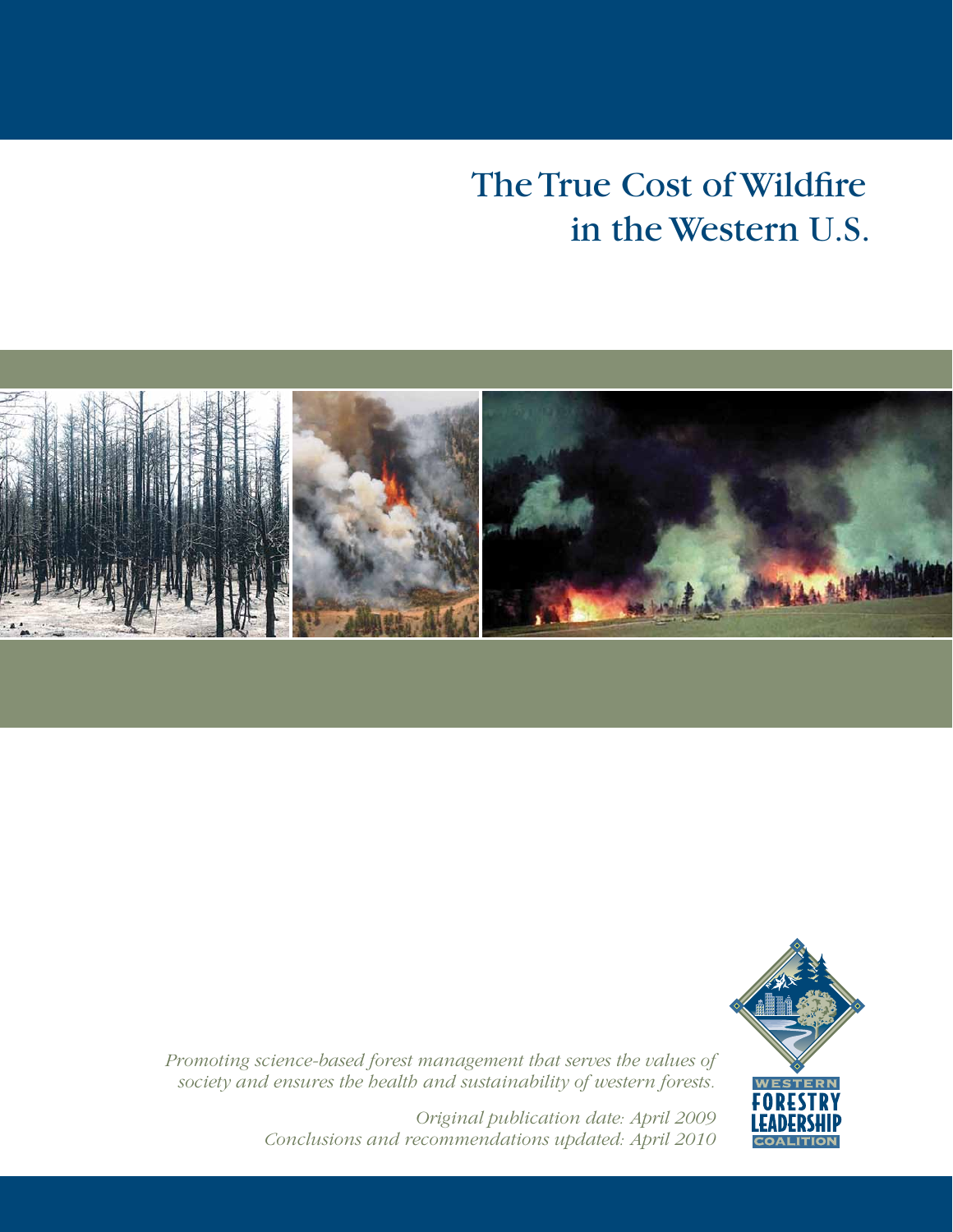## Table of Contents

| Acknowledgements                                              | 2  |  |
|---------------------------------------------------------------|----|--|
| <b>Introduction</b>                                           | 3  |  |
| <b>Costs of Wildfire</b>                                      | 4  |  |
| <b>Direct Costs</b>                                           | 4  |  |
| Rehabilitation Costs                                          | 5  |  |
| <b>Indirect Costs</b>                                         | 5  |  |
| <b>Additional Costs</b>                                       | 5  |  |
| <b>Case Studies</b>                                           | 6  |  |
| Canyon Ferry Complex (MT 2000)                                | 7  |  |
| Cerro Grande Fire (NM 2000)                                   | 8  |  |
| Hayman Fire (CO 2002)                                         | 9  |  |
| Missionary Ridge Fire (CO 2002)                               | 10 |  |
| Rodeo-Chediski Fire (AZ 2002)                                 | 11 |  |
| Old, Grand Prix, Padua Complex (CA 2003)                      | 12 |  |
| Data Alignment and Availability Challenges                    | 13 |  |
| <b>Insufficient Emphasis on Active Management Before Fire</b> |    |  |
| <b>Conclusion and Recommendations</b>                         |    |  |

## about the western forestry leadership **COALITION**

The Western Forestry Leadership Coalition is a State and Federal government partnership. The members of the coalition include: the 23 State and Pacific Island Foresters of the West and the 7 western Regional Foresters, 3 western Research Station Directors, and Forest Products Lab Director of the USDA Forest Service.

This partnership creates a clear voice on western forestry, strengthening our ability to address pertinent issues and help meet the needs of society.

 The mission of the WFLC is to promote science- based forest management that serves the values of society and ensures the health and sustainability of western forests.

#### Acknowledgements

 Many thanks to our lead author, Dr. Lisa Dale, at the University of Denver for her time and thoughtful contributions to this report.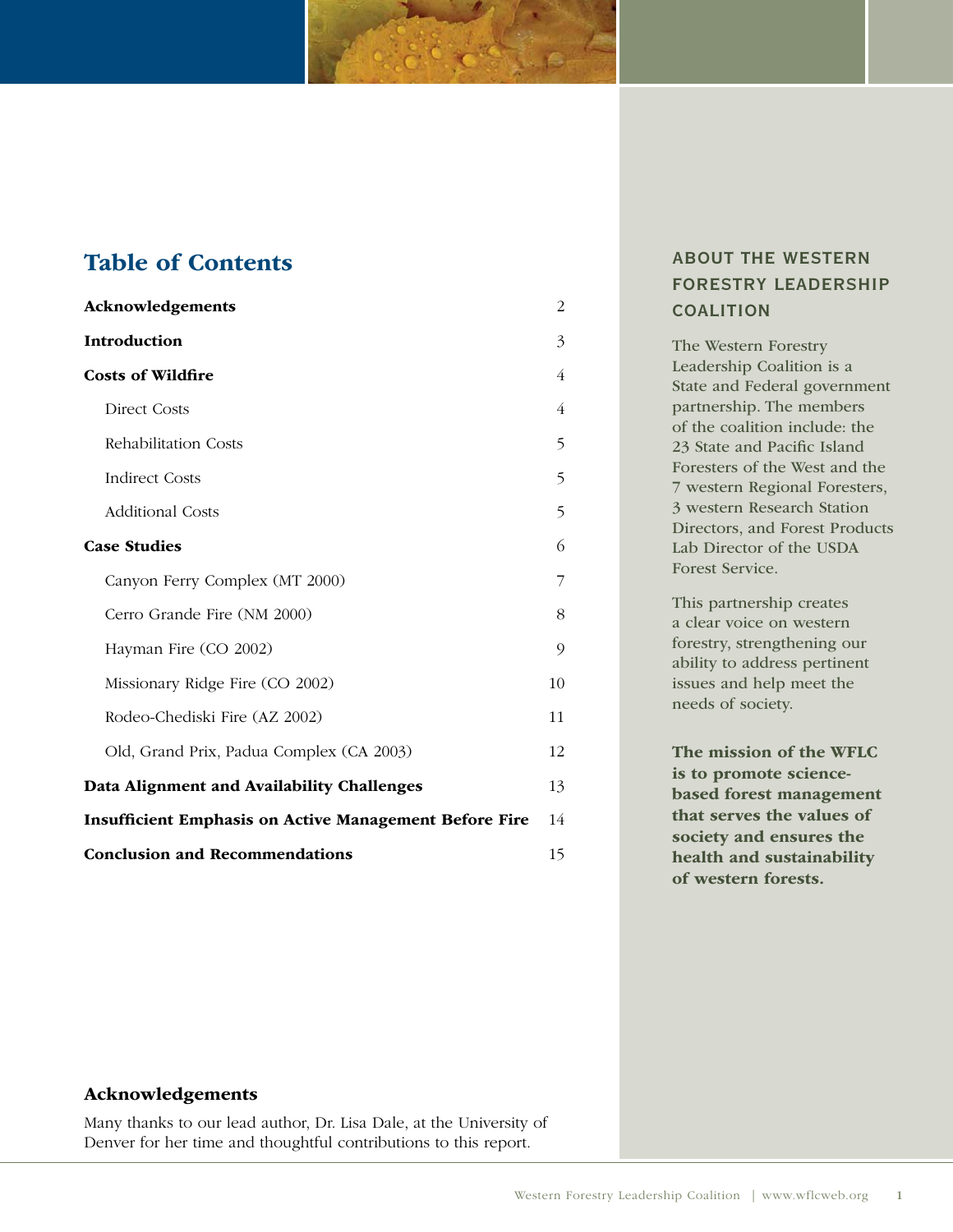## valuing ecosystem **SERVICES**

 and desires. Ecosystem services are the benefits we derive from ecological processes and functions. Examples from the forests and grasslands affected by wildfire include timber and non-timber forest products, wildlife enjoyed for viewing or hunting, regulation of water quality and quantity, carbon sequestration and storage, soil creation and retention, nutrient cycling, and satisfaction of recreation, cultural, and spiritual needs

Because many of these services are not directly used or may be worth very different amounts to different people, it is difficult to assign dollar values.

Damages following wildfire can significantly impact water quality and recreational opportunities for months or years after the burn.



## Introduction

 The millions of dollars spent to extinguish large wildfires are widely reported and used to underscore the severity of these events. Extinguishing a large wildfire, however, accounts for only a fraction of the total costs associated with a wildfire event. Residents in the wildland-urban interface (WUI) are generally seen as the most vulnerable to fire, but a fuller accounting of the costs of fire also reveals impacts to all Americans and gives a better picture of the losses incurred when our forests burn.

 A full accounting considers long-term and complex costs, including impacts to watersheds, ecosystems, infrastructure, businesses, individuals, and the local and national economy. Specifically, these costs include property losses (insured and uninsured), post- fire impacts (such as flooding and erosion), air and water quality damages, healthcare costs, injuries and fatalities, lost revenues (to residents evacuated by the fire, and to local businesses), infrastructure shutdowns (such as highways, airports, and railroads), and a host of ecosystem service costs that may extend into the distant future.

 Day-lighting the true costs of fire highlights opportunities to use active management to curb escalating costs. Unhealthy forests can increase the risk of fire.<sup>1</sup> Investing in active forest management is therefore valuable in the same way as investing in one's own preventative health care. Upfront costs can be imposing, and while the benefits may seem uncertain, good health results in cost savings that benefit the individual, family, and society. This analogy helps to highlight the importance of fostering resilient ecosystems before fires occur, as a tool for reducing the costs associated with suppression and recovery as well as extending the potential benefits of fire.

 This report begins with an analysis of the many costs associated with wildfire. Several case studies illustrate a range of the full extent of fire impacts, suggesting patterns that can be included in future budgeting and planning processes at all levels of government. The true costs of wildfire are shown to be far greater than the costs usually reported to the public, anywhere from 2 to 30 times the more commonly reported suppression costs. Finally, a series of recommendations help focus the way these costs might be better considered. As the number of acres burned each year continues to increase, there is a justifiable sense of urgency. With a new administration and an incoming Congress with many new faces, the Western Forestry Leadership Coalition sees a fresh opportunity to address this long-standing forest management challenge.

<sup>&</sup>lt;sup>1</sup> See, for example: Ecological Restoration Institute. 2003. Fuels Treatments and Forest Restoration: An Analysis of Benefits. Working Paper 4; Ecological Restoration Institute. 2006. Effects of Forest Thinning Treatments on Fire Behavior. Working Paper 15; Snider, Gary, P.J. Daugherty, and D. Wood. 2006. The Irrationality of Continued Fire Suppression: An Avoided Cost Analysis of Fire Hazard Reduction Treatments Versus No Treatment. Journal of Forestry: 431-437.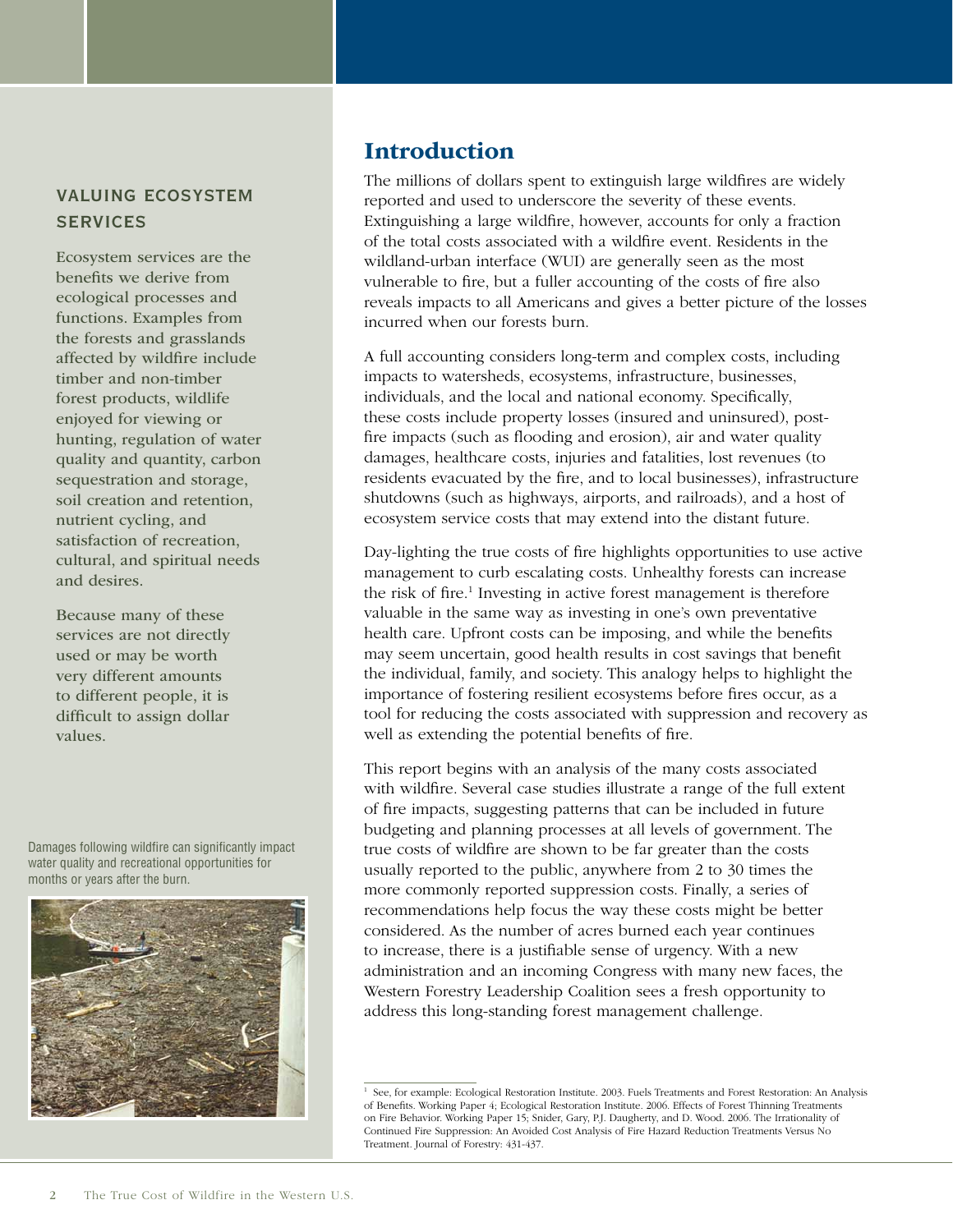## Costs of Wildfire

 Suppression costs alone are too often incorrectly cited as the "cost of wildfire". As a result, the vast majority of true costs are ignored from a planning and budgeting perspective. Costs associated with wildfire extend beyond both the acres burned and the days or weeks of the fire event. In many cases, suppression cost figures capture only the immediate costs for the WUI and the wildfire itself. Residents of those areas benefit from suppression activities through protection of their lives and homes. However, even if the fire is extinguished before it escapes public land to consume private property, the broader community is likely to experience longer-term impacts. Air quality will decline during the event, often leading to a spike in respiratory health problems for the young, old, and those with weak respiratory or immune systems. During and following the fire,



Firefighters respond to the Missionary Ridge fire. Expenditures on personnel and equipment to suppress wildfires are easily quantified and frequently measured.

 the area may be closed to visitors, resulting in both short- and long-term revenue losses. Flooding and debris flows after a fire event pose further risks. Ecosystem services provided by healthy forests, including water filtration and wildlife habitat, can be permanently hampered. All American taxpayers will benefit from a fire management system that includes systematic monitoring of true costs and seeks to reduce indirect impacts.

 Detailing the costs of wildfire is best done in a tiered format; first by describing the costs that tend to fit into specific analytical categories (direct and rehabilitation costs), and then by exploring longer-term costs that often evade quantification (indirect and additional costs). In all cases, the terms "losses" and "costs" are used synonymously when referring to infrastructure, ecosystem services, or property; losses may be whole or partial, and we do not distinguish between these layers here.

## Direct Costs

 Wildfire costs are most easily measured when they have immediate and direct impacts. This category prominently includes federal, state, and local suppression costs. These costs, in turn, can be broken down into expenditures on aviation, engines, firefighting crews, and agency personnel. In addition to suppression costs, other direct costs include private property losses (insured and uninsured), damage to utility lines, damage to recreation facilities, loss of timber resources, and aid to evacuated residents. Most of these costs are incurred during or immediately following the fire. Data are readily available from a host of organizations, including: US Forest Service (USFS), Bureau of Land Management (BLM), Natural Resources Conservation Service (NRCS), National Interagency Fire Center (NIFC), states, counties, Federal Emergency Management Agency (FEMA), Department of Homeland Security (DHS), insurance companies, and the American Red Cross. those areas benefit from suppression activities<br>
However, even if the fire is extinguished before<br>
thexagge public land to consume private<br>
However, even if the fire is extinguished before<br>
Eyotever, even if the fire is ex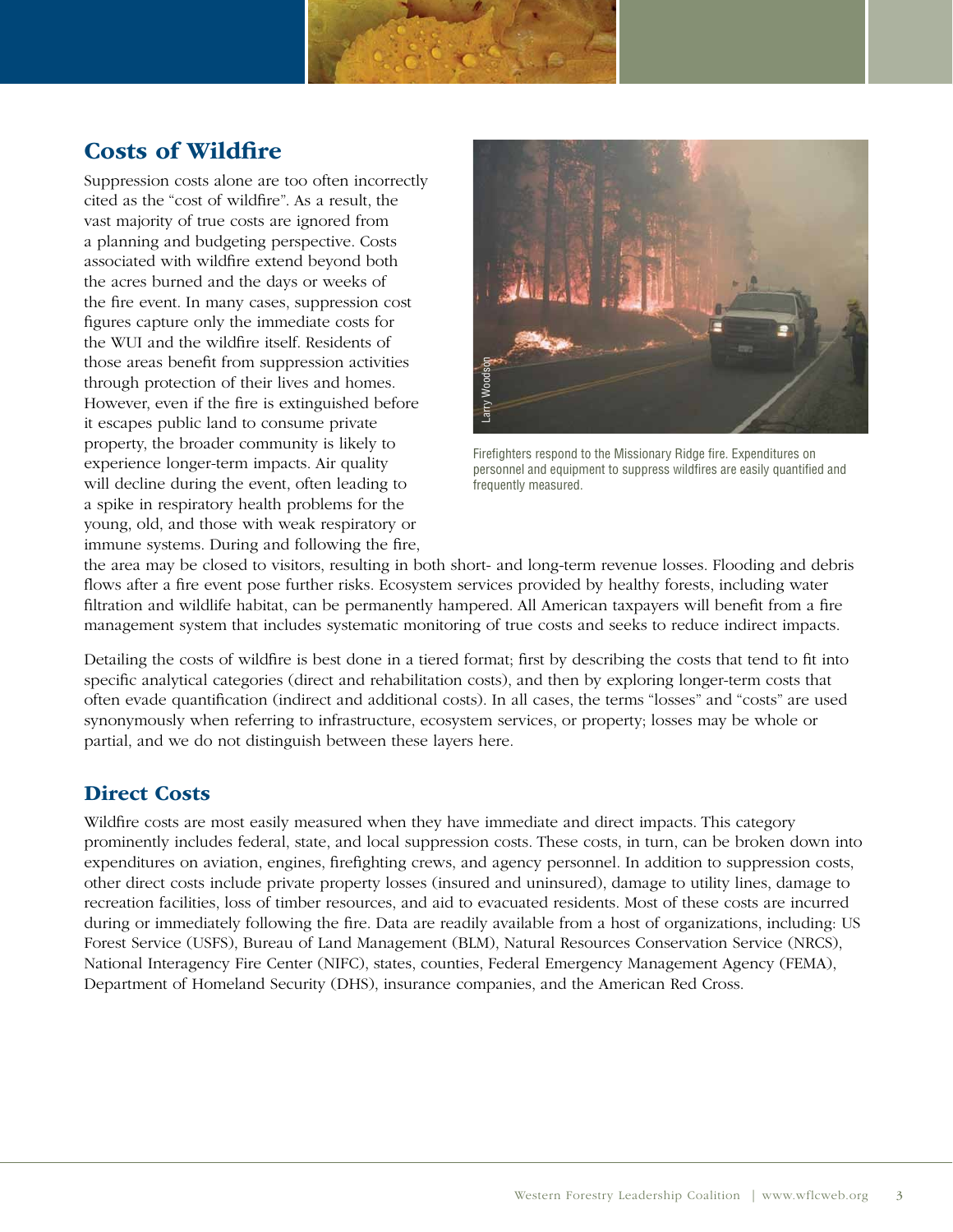

## Rehabilitation Costs

 According to the case study reports profiled here, immediate emergency rehabilitation costs are sometimes considered direct, since those costs are incurred in the days, weeks, and months following the fire and are clearly attributable to the wildfire event. The costs are shouldered by federal, state, and local agencies and, again, the data are relatively accessible. Longer-term rehabilitation costs, however, are harder to measure, and ongoing rehabilitation expenses may not be clearly connected to the wildfire event. Watersheds damaged by fire, in particular, can take many years to recover and require significant restoration activities. Post-fire flooding events can create additional damage to the already scarred landscape, and subsequent impacts may include an increase in invasive species and erosion. The USFS has tended to focus on short-term rehabilitation efforts funded through the Burned Area Emergency Rehabilitation (BAER) program.<sup>2</sup> These data are useful but incomplete; BAER funds are tracked annually, while rehabilitation costs tend to span multiple years. These data also fail to account for total need; the damaged landscape may require comprehensive rehabilitation, but federal funding is limited.



Impacts to local economies after a wildfire are difficult to anticipate or to quantify.

#### Indirect Costs

 Once the fire has been extinguished and rehabilitation efforts have begun on the affected landscape, additional indirect costs continue to accumulate. These costs have historically escaped accounting by land management agencies, and may extend years beyond the wildfire event. Indirect wildfire costs include lost tax revenues in a number of categories such as sales and county taxes, as well as business revenue and property losses that accumulate over the longer term. For example, properties that escape damage in the fire may still experience dramatic drops in value as the area recovers. In several of the case studies summarized here, these indirect costs are labeled "impact" costs.

## Additional Costs

 Beyond the indirect costs associated with wildfire are longer-term additional costs, often called "special" costs in the case studies outlined in this report.<sup>3</sup> Putting a numerical value on human life is always a dubious effort, but some standardized numbers do exist for guidance. When a firefighter perishes in the line of duty, families receive a set sum for their loss; this number serves as a proxy for the cost of lost life. Loss of civilian life, ongoing health problems for the young, old, and those with weak respiratory or immune systems, and mental health needs also fall into this category but are rarely quantified. Additionally, the extensive loss of ecosystem services, some of which are inherently difficult to quantify—aesthetic and scenic beauty, wildlife existence value, and others-can be included here. value of the indicate of the indicate of the indicate of the indicate of the plane of the indirect costs associated with in the case studies outlined in this report.<sup>5</sup> but some standardized numbers do exist freceive a set

<sup>&</sup>lt;sup>2</sup> The objective of the BAER program is to determine the need for, prescribe, and implement emergency treatments on federal lands to minimize threats to life or property resulting from the effects of a fire or to stabilize and prevent unacceptable degradation to natural and cultural resources. (http://www.fs.fed.us/biology/watershed/ burnareas/background.html)

 3 Lynch, Dennis L. 2004. What Do Forest Fires Really Cost? Journal of Forestry Sept.: 42-49.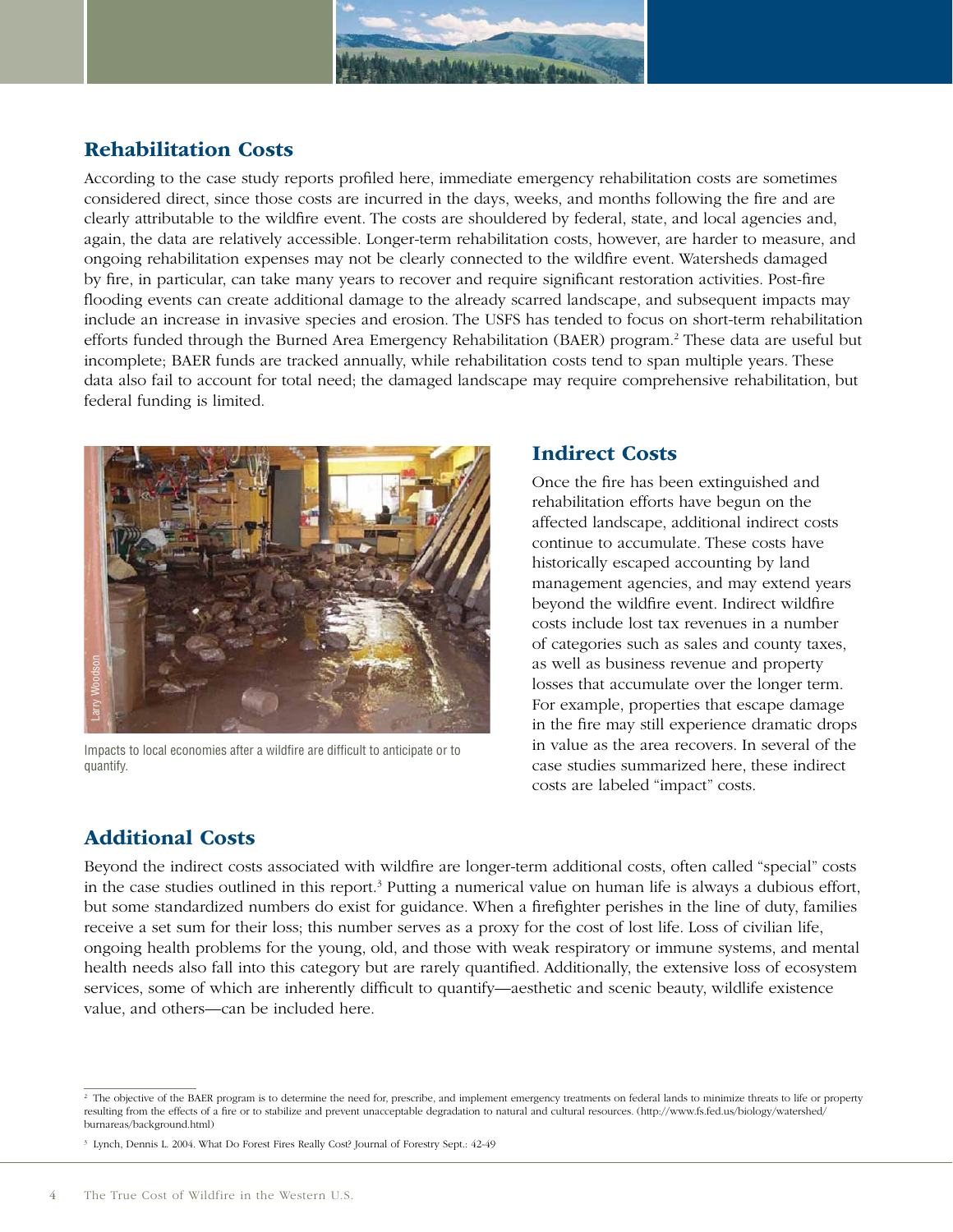

## Case Studies

 While many agency documents address suppression and rehabilitation costs (directly funded by federal programs), case studies that provide detailed analyses of costs associated with wildfire are surprisingly few. Those that are available are of high-profile events that had significant property and ecosystem losses – likely why they were studied in depth. Here, the WFLC has collected and summarized several analyses that delve into longer-term and indirect expenses associated with wildfire. All of these case studies are located in the western U.S., and all illustrate the degree to which total costs exceed suppression costs (Table 1).<sup>4</sup> The true costs of wildfire are shown to be far greater than the costs usually reported to the public; total expenses range from 2 to 30 times reported suppression costs. Such a wide range hints at the complexity of accurately tallying wildfire impacts. Estimates of total costs appear to be determined by a host of factors including fire severity, nearby population density, terrain, and the boundaries of the analysis itself.

 In addition to the case study analyses presented here, the USFS, in cooperation with the Department of Interior, gathers aggregate data on all public land fires each year. These data include rigorous accounting of the costs of wildfires, but do not account for additional or indirect costs during the wildfire event or over time. Explicit in recent cost assessments has been an effort to "move beyond cost per acre", a number traditionally used to represent the cost of a fire and widely used for comparison between fires. Based on the most recent complete data available, the 2007 fire year saw 27 large fires nationally, resulting in a total of \$547 million in suppression costs alone.<sup>5</sup> Of those, all but two fires occurred in the west. Nation-wide, indirect costs amounted to 34 percent of total costs. Specific costs included in the "indirect" category in the Large Fire Cost Review are listed as part of "direct" costs in other studies and longer-term costs of all kinds are absent from these data.

|                                                    | <b>COST CATEGORY</b>               |                                     |                                       |                                 |                                   |                    |                               |                               |  |
|----------------------------------------------------|------------------------------------|-------------------------------------|---------------------------------------|---------------------------------|-----------------------------------|--------------------|-------------------------------|-------------------------------|--|
| <b>FIRE</b>                                        | <b>Suppression</b><br><b>Costs</b> | <b>Other Direct</b><br><b>Costs</b> | <b>Rehabilitation</b><br><b>Costs</b> | <b>Indirect</b><br><b>Costs</b> | <b>Additional</b><br><b>Costs</b> | <b>Total Costs</b> | Total /<br><b>Suppression</b> | <b>Suppression</b><br>/ Total |  |
| <b>Canyon Ferry</b><br><b>Complex</b><br>(MT 2000) | \$9,544,627                        | \$400,000                           | \$8,075,921                           | \$55,310                        | n/a                               | \$18,075,858       | 1.9                           | 53%                           |  |
| <b>Cerro Grande</b><br>(NM 2000)                   | \$33,500,000                       | \$864,500,000                       | \$72,388,944                          | n/a                             | n/a                               | \$970,388,944      | 29.0                          | 3%                            |  |
| Hayman<br>(C0 2002)                                | \$42,279,000                       | \$93,269,834                        | \$39,930,000                          | \$2,691,601                     | \$29,529,614                      | \$207,700,049      | 4.9                           | 20%                           |  |
| <b>Missionary</b><br><b>Ridge</b><br>(C0 2002)     | \$37,714,992                       | \$52,561,331                        | \$8,623,203                           | \$50,499,849                    | \$3,404,410                       | \$152,803,785      | 4.1                           | 25%                           |  |
| Rodeo-Chedeski<br>(AZ 2002)                        | \$46,500,000                       | \$122,500,000                       | \$139,000,000                         | \$403,000                       | n/a                               | \$308,403,000      | 6.6                           | 15%                           |  |
| Old, Grand Prix,<br>Padua<br>(CA 2003)             | \$61,335,684                       | n/a                                 | \$534,593,425                         | \$681,004,114                   | n/a                               | \$1,276,933,224    | 20.8                          | 5%                            |  |

#### Table 1. Summary of Cost Information

5 USFS, 2007 Large Fire Cost Review.

 4 Summary figures presented in Table 1 are: 1) a ratio of total costs to suppression costs, and 2) suppression costs as a percentage of total costs.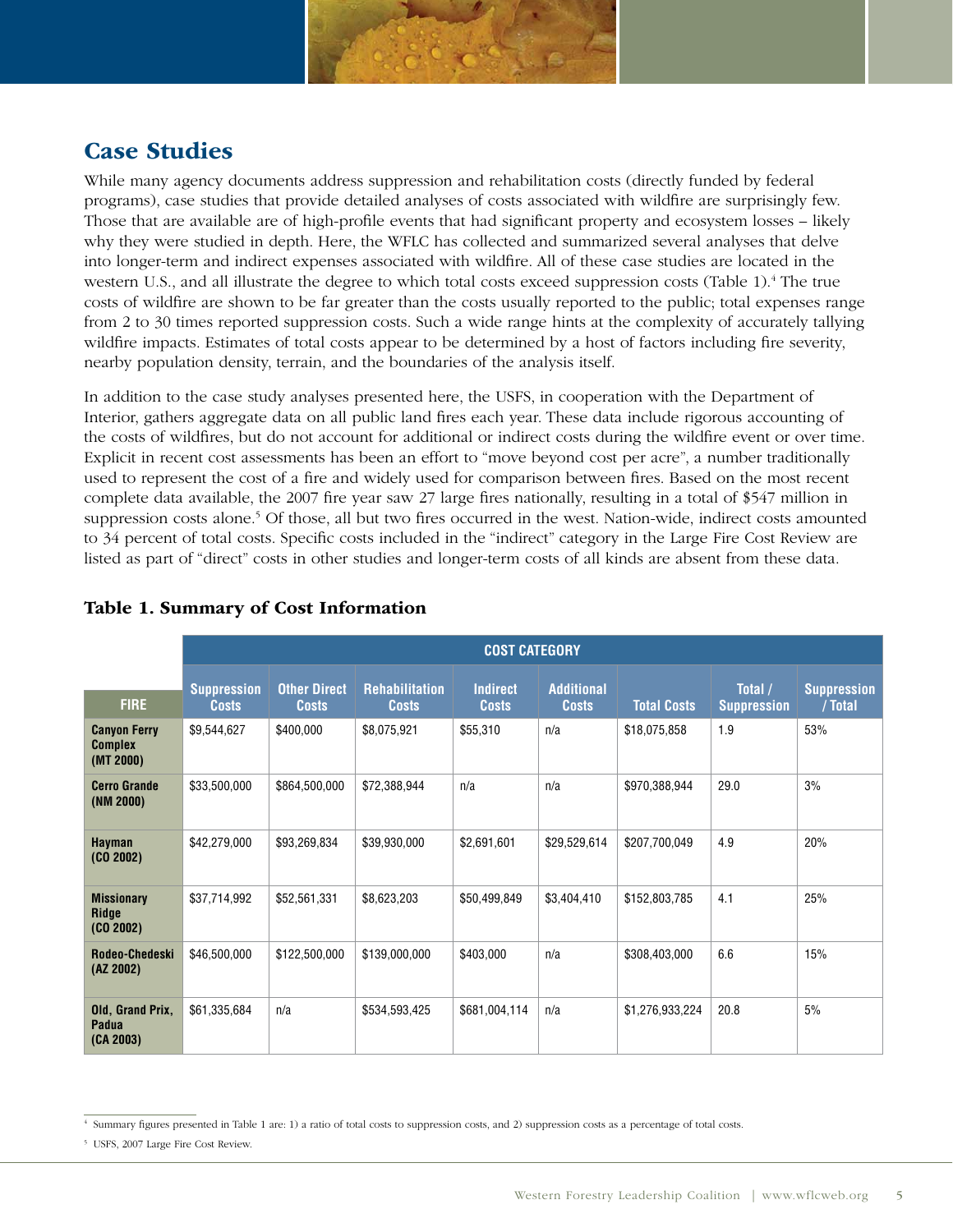



A structure destroyed by the Cave Gulch fire, part of the Canyon Ferry Complex



Flames from the Bucksnort fire threaten a community



Canyon Ferry Complex cost categories

## Canyon Ferry Complex (MT 2000)

#### Summary

 In July 2000, two fires, the Cave Gulch and the Bucksnort, burned on opposite shores of Canyon Ferry Lake. Together, this complex burned in the Helena National Forest with spillover damage to adjacent state, private, and BLM lands. The complex burned 43,944 acres, approximately one quarter of which was on private land. Six houses were destroyed.

#### Methodology

Data for this case were gathered by Yale University researchers<sup>6</sup> from state and federal agencies involved in the recovery effort. Rehabilitation costs were unusually high, as the fire resulted in ongoing flooding and mudslides near the Lake. Replacing culverts and remediating watershed damages was conducted by the USFS, BLM, Bureau of Reclamation and NRCS. Longer term damages to recreation and archeological resources led to costs shouldered by these and other federal agencies.

#### Conclusions

 Suppression costs totaled \$9.5 million, and the value of lost homes was estimated to be within the \$300,000-\$450,000 range. Rehabilitation costs included range improvements, invasive species removal, reseeding, erosion barriers, and reforestation for a total of more than \$8 million. In the two to three years following the fire, recreational visits to the national forest declined by 10 percent; this number has not been translated into a dollar value. Damage to archeological sites resulted in a \$48,000 restoration cost. Estimates of all direct, rehabilitation, indirect, and additional costs for the Canyon Ferry fire complex exceeded \$18 million. Suppression costs accounted for approximately 53 percent of the total. The lack of attention given to additional costs might explain why the proportion of suppression costs to total costs was higher than in other case studies.

 6 Morton, Douglas C., Megan E. Roessing, Ann E. Camp, and Mary L. Tyrrell. 2003. Assessing the Environmental, Social, and Economic Impacts of Wildfire. Yale University: GISF Research Paper 001.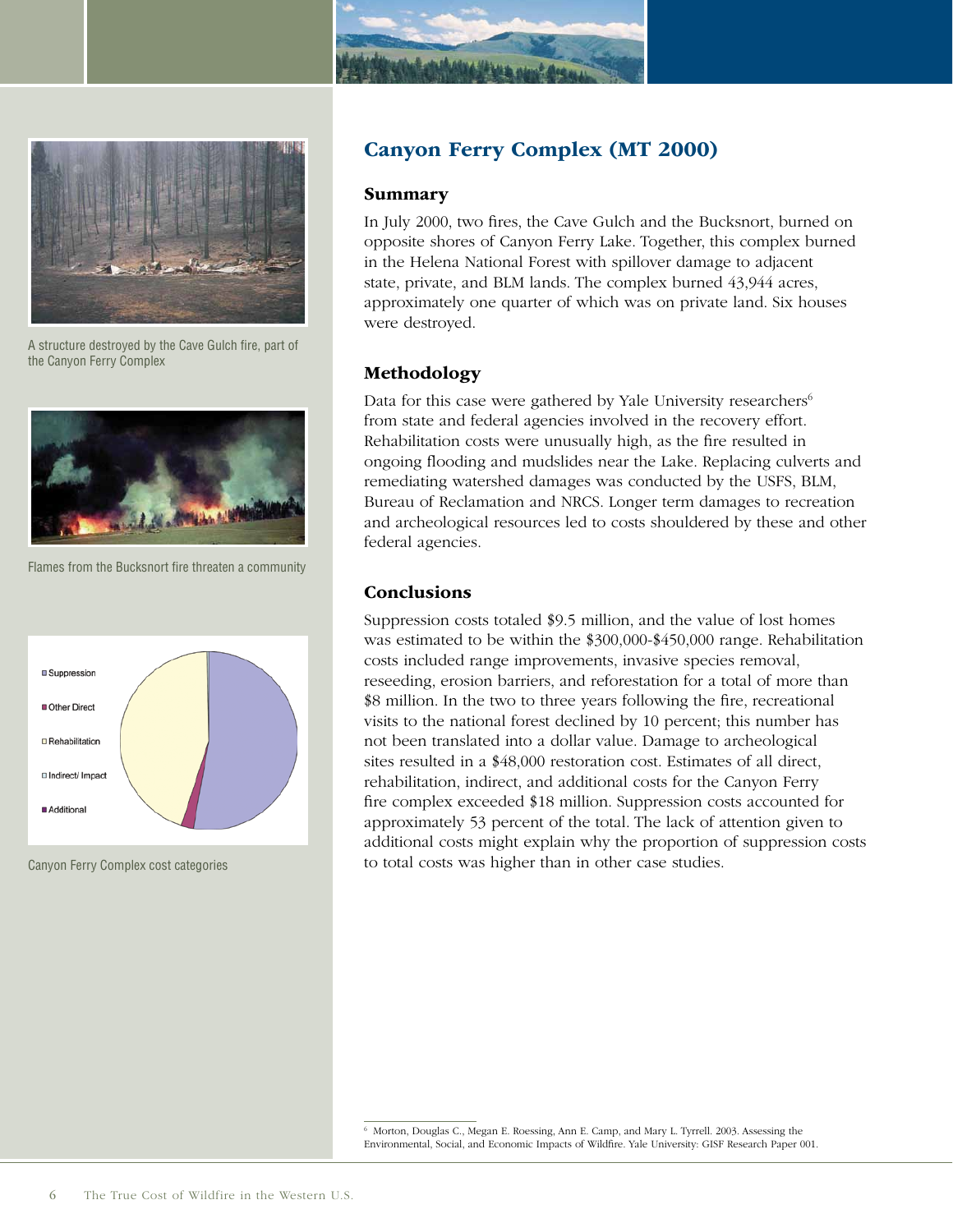## Cerro Grande Fire (NM 2000)

#### Summary

 The Cerro Grande fire in central New Mexico began when a prescribed burn escaped fire lines on the Bandelier National Monument due to high winds on May 4, 2000. As the fire approached the Department of Energy's Los Alamos National Laboratory (LANL) it became international news. The 42,873 acre fire destroyed 260 residences as well as facilities and equipment at the laboratory, led to the evacuation of approximately 18,000 people from nearby communities, and caused extensive damage to the utility infrastructure. Given the high profile of this fire and the fact that blame was placed on federal employees in charge of the prescribed burn, much attention was paid to the costs associated with the Cerro Grande fire.

#### Methodology

 The Cerro Grande Fire Assistance Act, passed in 2000 to compensate communities for the damage suffered during and following the fire, created a \$450 million fund available to individuals, businesses, tribes, non-profit organizations, and local governments. Claims submitted for damages were carefully tracked and LANL kept detailed records of costs incurred, providing the primary data for this case study.<sup>7</sup> While the accounting for costs is uncharacteristically thorough for this fire, longer-term costs are still likely under-reported.

#### Conclusions

 Suppression for the Cerro Grande fire cost \$33.5 million. While population density within the fire area was relatively low, resulting in limited damage to private property, the impacts sustained by LANL and nearby cultural sites more than made up for those avoided costs. Repairs at LANL cost \$138 million immediately following the fire, and the Department of Energy spent an additional \$203 million to replace damaged equipment and facilities. A host of federal agencies, including FEMA, the Bureau of Indian Affairs (BIA), NRCS and the USDA Farm Service Emergency Conservation Program shouldered additional short-term rehabilitation costs for a total of \$72.4 million. Longer term rehabilitation costs include re-seeding and re-mulching, thinning and fuels reduction, and flood control. Cultural sites such as the Puye Cliff Dwellings were exceptionally expensive to restore and data on those projects remains incomplete. Estimates of all direct, rehabilitation, indirect, and additional costs for the Cerro Grande fire exceeded \$970 million. Suppression costs accounted for approximately 3 percent of the total.

The smoke plume from the Cerro Grande fire reached from central New Mexico to the Oklahoma panhandle.



A structure destroyed during the Cerro Grande fire



Cerro Grande fire cost categories

NOAA

 Environmental, Social, and Economic Impacts of Wildfire. Yale University: GISF Research Paper 001. Morton, Douglas C., Megan E. Roessing, Ann E. Camp, and Mary L. Tyrrell. 2003. Assessing the 7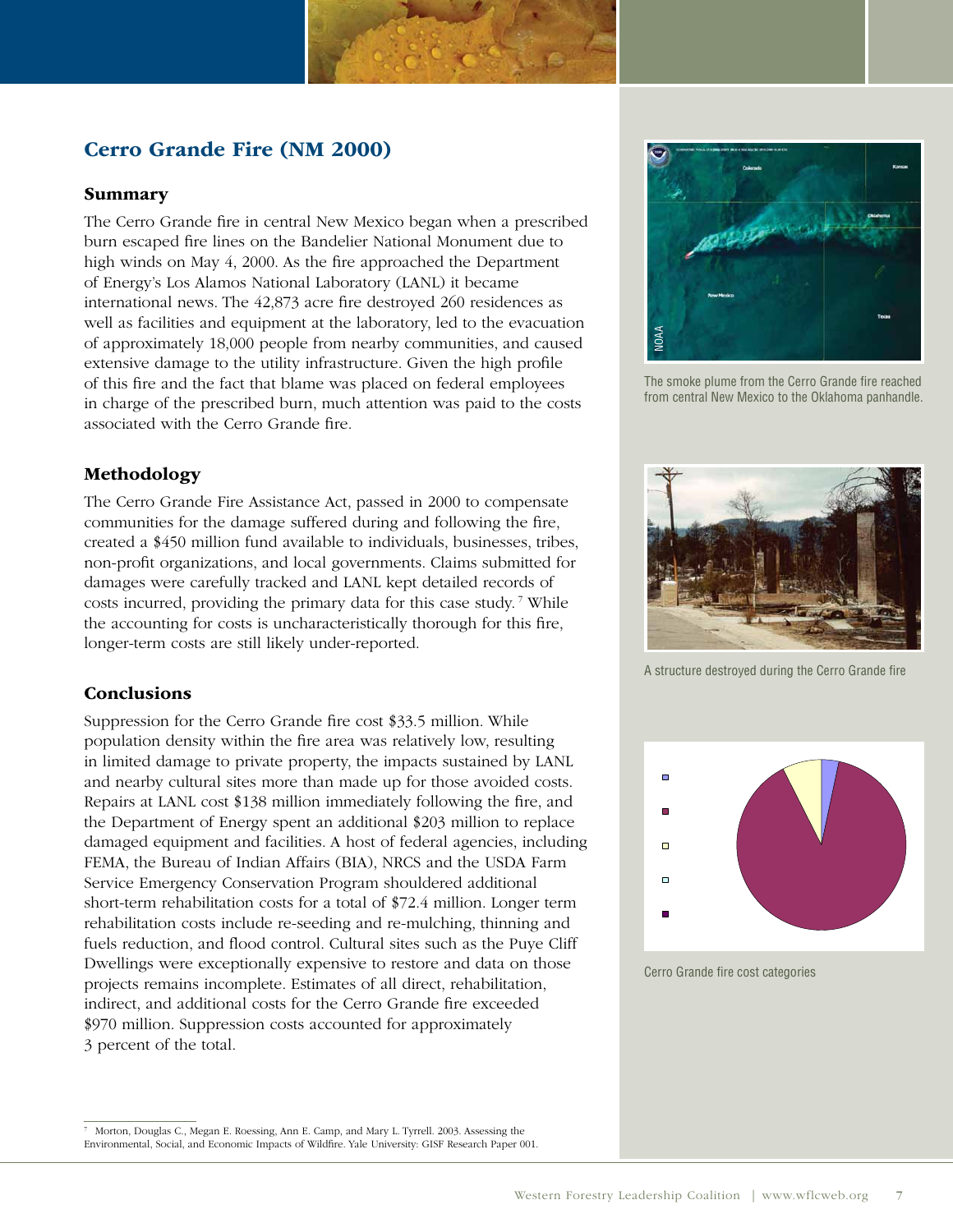



Impacts to water quality and stream habitat persisted long after the Hayman fire stopped burning.



Extent of the Hayman fire, measured on June 12, 2002. The fire grew beyond these boundaries.



#### Hayman Fire (CO 2002)

#### Summary

 In June, 2002 the Hayman Fire erupted in the highly populated Front Range corridor south of Denver, Colorado. Burning 137,759 acres, it was the largest fire in state history. Four counties were directly impacted by the fire: Jefferson, Park, Douglas, and Teller. Immediate impacts of the fire included the destruction of 132 residences, one commercial building and 466 outbuildings, and an estimated suppression cost of over \$42 million.

#### Methodology

 Following the fire, U.S. Representative Mark Udall (CO) asked the USFS to conduct an analysis of the fire. In response to this request, five teams of researchers assembled to review numerous aspects of the fire including its economic and social dimensions.<sup>8</sup> Utilizing established research frameworks, the team attempted to quantify ongoing and predicted impacts to social and economic systems. Given the difficulty of estimating future costs, the researchers focused on four main areas: suppression and rehabilitation expenses, regional economic impacts, property-related losses, and resource/output values.

#### Conclusions

 Research revealed substantial costs incurred during and following the Hayman Fire. Among the results calculated were total suppression expenses of \$42,279,000, including USFS, state, and county expenses, some of which were ultimately reimbursed by FEMA. Other direct costs included property losses, utility losses, and USFS facility and resource losses. Total direct costs were \$135,548,834. Rehabilitation expenses included costs incurred by USFS emergency rehabilitation programs, Denver water, US Geological Survey (USGS) mapping, and USFS restoration for a total of \$39,930,000. Impact costs, incurred after the fire was extinguished, included tax revenue losses and business losses, plus reduced value of the surviving structures within the fire area. Total impact costs were \$2,691,601. Finally, special costs recorded were one asthma victim and losses to wilderness and roadless values, for a total of \$29,529,614. All direct, rehabilitation, indirect (impact), and additional (special) costs for the Hayman fire topped \$207 million. Suppression costs accounted for only 20 percent of the total.

 8 Graham, Russell T., Technical Editor. 2003. Hayman Fire Case Study. Gen. Tech. Rep. RMRS-GTR-114. Ogden, UT: U.S. Department of Agriculture, Forest Service, Rocky Mountain Research Station.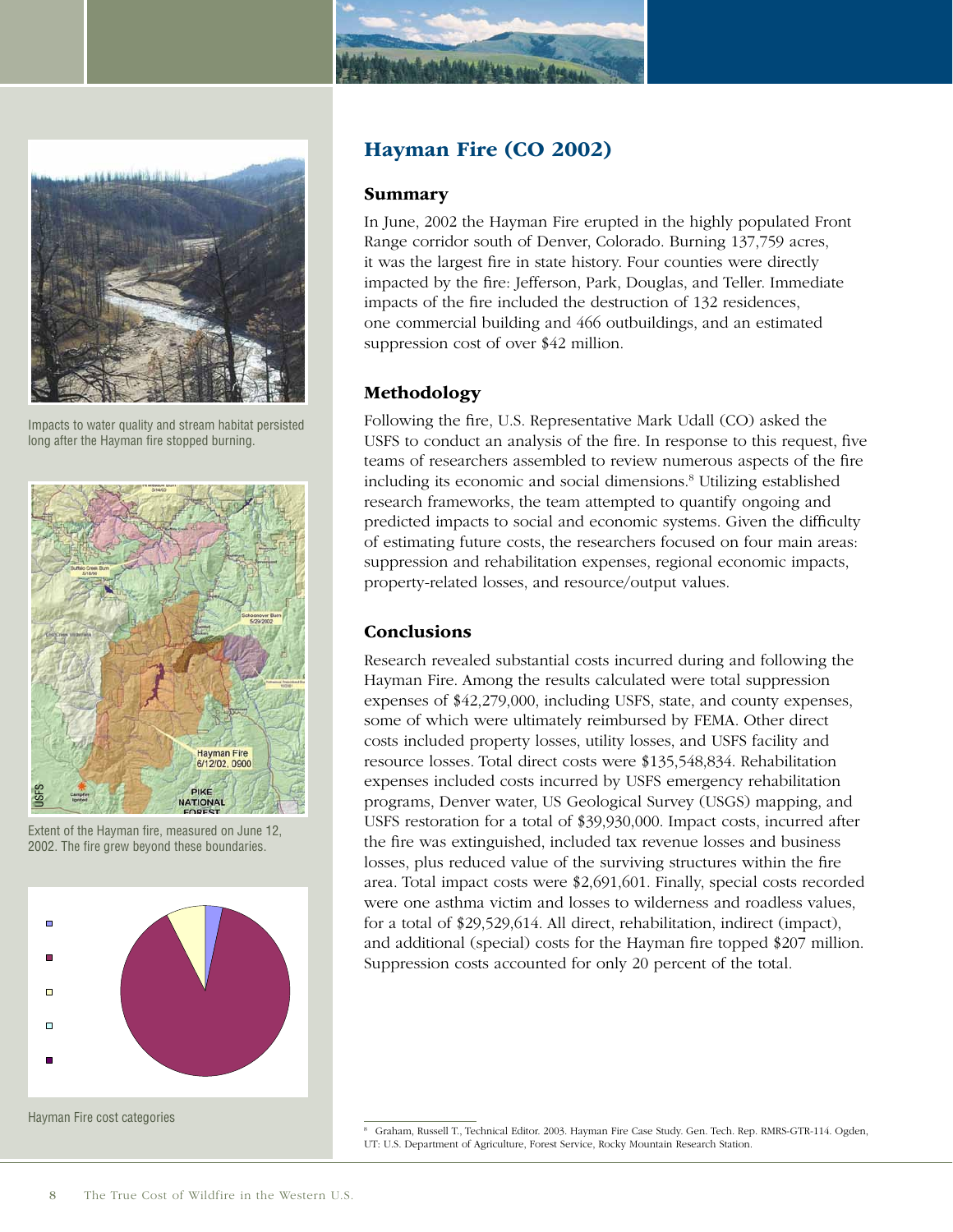## Missionary Ridge Fire (CO 2002)

### Summary

The Missionary Ridge fire burned in southwestern Colorado in the summer of 2002. It burned over 70,000 acres across three counties and touched federal, state, and private land. Thousands of people were evacuated and property losses included 57 homes and 27 additional structures.

## Methodology

Suppression costs were widely reported for this fire, but further study was needed to explore costs that accumulated following containment.<sup>9</sup> Fire costs were divided into four categories: direct costs, defined as those incurred during the fire itself; rehabilitation costs, mostly incurred immediately following the fire and shouldered by the USFS and the USGS; impact costs, which occurred following the fire, including tax revenue losses; and special costs, such as loss of life and impacts to habitat for sensitive species.

## **Conclusions**

Suppression costs totaled \$37,714,992. Other direct costs included property losses, both insured and uninsured, and losses incurred by the USFS in the form of facilities, range, timber, and other resources. The American Red Cross, the local utility, and the National Guard also experienced immediate losses that were included in this category, bringing total direct costs to \$90,276,323. Rehabilitation losses included \$8,623,203 worth of USFS emergency and long-term expenses, USGS debris flow hazard mapping costs, NRCS losses on state and private lands, and USFS archeological site rehabilitation. Note that even "long-term" losses in this category were measured for only one to two years following the fire. Impact costs included a long list of itemized expenses associated with tax losses, employment losses, and long term USFS losses in the area. The total for this category was \$50,499,849. Finally, additional costs totaled \$3,404,410. These were placed into a "special" category, including the loss of one firefighter and damages to wildlife species and habitat. All direct, rehabilitation, indirect, and additional costs for the Missionary Ridge fire topped \$152 million. Suppression costs accounted for 25 percent of the total.



The flames from the Missionary Ridge fire could be seen for miles.



Serious erosion after the Missionary Ridge fire damaged water quality, flow regimes and aquatic habitat.



 9 Mackes, Kurt, et.al. 2007. Missionary Ridge Fire Cost Assessment. *Journal of Testing and Evaluation*. 35(2): 167-171.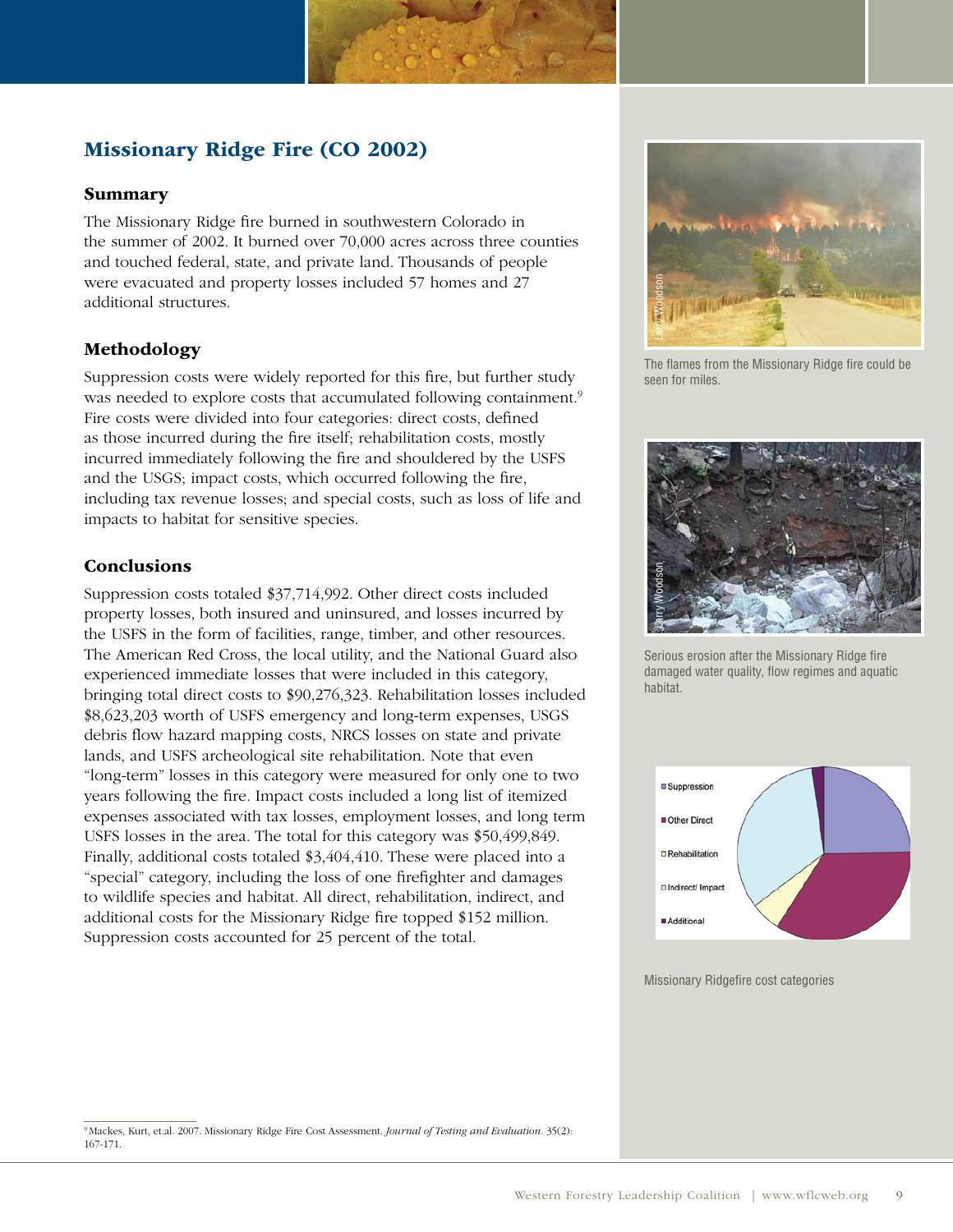



Rodeo-Chedeski Incident (Image credit: Sitgreaves National Forest)



Post fire damages in Show Low, Arizona



Rodeo-Chedeski fire cost categories

## Rodeo-Chediski Fire (AZ 2002)

#### Summary

 The Rodeo-Chediski fire burned 462,614 acres in June 2002, making it the largest wildfire in Arizona state history. The majority of the fire (59%) burned on the Fort Apache Indian Reservation, adding a layer of complexity to recovery efforts. The rest of the fire burned on two National Forests (38%) and private land (2%).<sup>10</sup> Over 490 structures were destroyed, and more than 30,000 residents of nearby communities were evacuated.

#### Methodology

 Data for this case study come from a number of sources; costs are therefore presented as ranges and estimates, and the categories for costs used in other case studies profiled are incomplete. The Rodeo- Chediski was analyzed for public health expenses, providing unique insight into these otherwise unreported costs.<sup>11</sup>

#### **Conclusions**

 Studies estimated suppression costs for this fire between \$43 and \$50 million.<sup>12</sup> Other direct costs, including the loss of homes and property, totaled \$122.5 million. Rehabilitation costs were generated from immediate post-fire expenditures, and then projected out over three years for a total cost of \$139 million. Indirect costs, including loss of sales tax revenue and job losses in the tribal community amounted to \$8.1 million. Job losses in this case were particularly acute; following the fire, two local timber mills were not expected to resume pre-fire productivity, leading to a decline in merchantable timber that would impact the Tribe for multiple generagions. Generating cost estimates for such a long-term and uncertain future is a challenging (and incomplete) task. Loss of infrastructure, damage to ecosystem services, and loss of critical habitat for the Mexican spotted owl were all recorded during the fire; however, no cost values were attached to those losses. Immediate impacts to public health were more carefully analyzed and included poor air quality, exposure to hazardous chemicals from wood ash and fire retardant, and poor water quality. Two Red Cross shelters were established to assist with physical and mental health needs; the Arizona Department of Health also received a \$403,000 grant from FEMA to provide counseling services. Total cost estimates for these services are unavailable. Estimates of all direct, rehabilitation, indirect, and additional costs for the Rodeo- Chediski fire topped \$308 million. Suppression costs accounted for only 15 percent of the total.

<sup>10</sup> BAER Team. 2002. Rodeo-Chedeski Fire BAER Team Executive Summary and Specialists Reports. Apache-Sitgreaves and Tonto National Forests. http://www.fs.fed.us/r3/asnf/salvage/pdfs/001-20020729-baer-report.pdf

11 Arizona Department of Health Services. 2003. Public Health Assessment: Rodeo-Chediski Fire.

<sup>&</sup>lt;sup>12</sup> Snider, G.B., D.B. Wood, and P.J. Daugherty. 2003. Analysis of Costs and Benefits of Restoration-Based Hazardous Fuel Reduction, Treatment vs. No Treatment. NAU School of Forestry Research Progress Reports, Progress Report #1.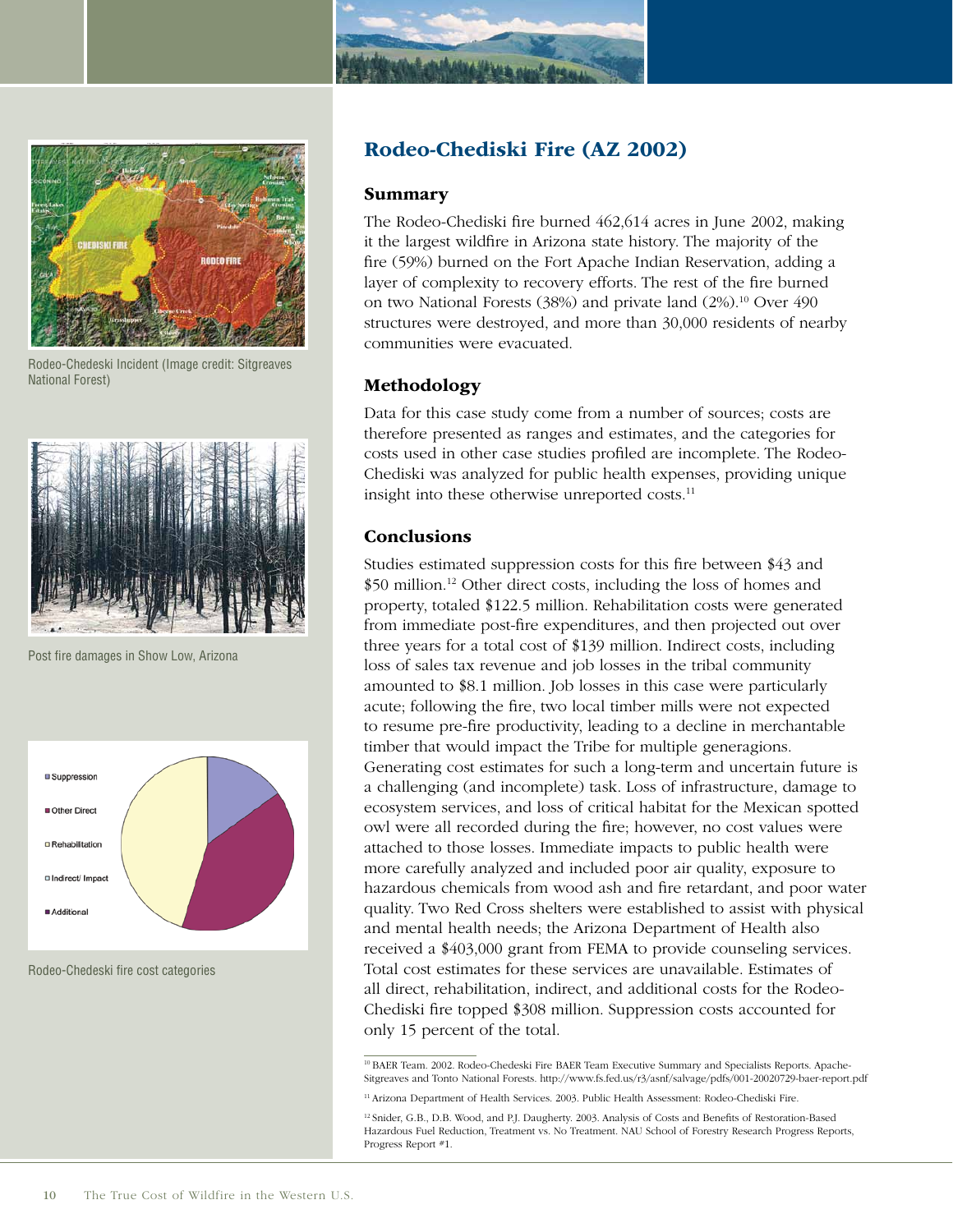## Old, Grand Prix, Padua Complex (CA 2003)

#### Summary

 The 2003 Old, Grand Prix, and Padua wildfire complex was a 125,000 acre blaze in the mountainous Santa Ana watershed in Southern California.13 The fire led to the evacuation of approximately 100,000 residents. Property owners filed claims for 787 total losses and 3,860 partial losses. Following the fire, a team of USFS researchers gathered data from affected communities in an effort to reveal costs that extended beyond the widely reported suppression costs.

#### Methodology

 Case study authors sought to attach cost numbers to a host of impacts associated with the fire.<sup>14</sup> Adding socioeconomic costs to the more readily available data on biophysical costs revealed a fuller estimate of the total cost. Conducted at a landscape scale, the study outlined two cost categories: suppression and post-fire recovery/mitigation. Non- market costs were listed and noted as important, but were not included in total cost estimates. Likewise, the authors considered valuation of ecological goods and services a work in progress and did not build these values into cost estimates. Instead, case study authors captured expenditures from a variety of public and private agencies related to the fire, and forecasted future expenditures based on trend lines.

#### Conclusions

 The estimated cost of the Old, Grand Prix, and Padua wildfire complex, including estimated future costs, was \$1.2 billion. This estimate excluded many impacts that were identified but impossible to quantify. For example, the loss of recreation at the site of the fire during closure and evacuation was relevant, but no cost estimate was available. Still, researchers concluded that suppression and emergency response costs accrued by a host of public agencies — over \$61 million — accounted for only 5 percent of the total, long-term cost of the wildfire. Post-fire recovery and water mitigation expenditures were the most expensive categories in the study, with government agencies (and the public) shouldering an estimated \$534 million burden. The remaining costs, including expenditures by the 13 largest insurance companies in the state, topped \$681 million.



Old, Grand Prix, Padua complex aerial view



Old, Grand Prix, Padua complex smoke plume



Old, Grand Prix, Padua complex cost categories

 14 Dunn, Alex. 2003. The Old, Grand Prix, and Padua Wildfires: How Much Did These Fires *Really* Cost? A Preliminary Report on Expenditures and Discussion of Economic Costs Resulting from the 2003 Old, Grand Prix and Padua Wildfire Complex. USDA Forest Service.

<sup>&</sup>lt;sup>13</sup> Exact acreage numbers are not available for this fire complex.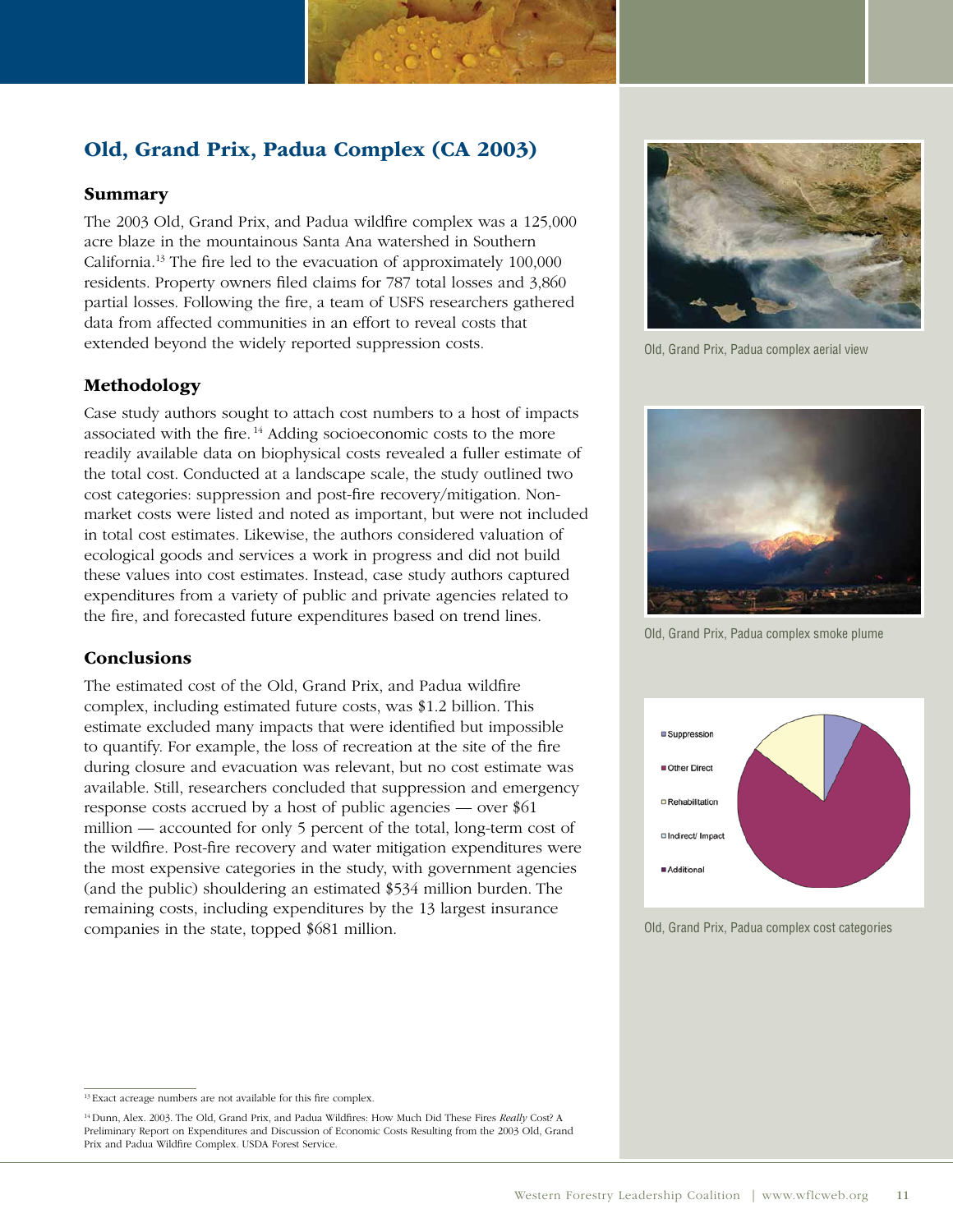

## Data Alignment and Availability Challenges

 This report relies on and summarizes the few available case studies conducted by a variety of researchers, using different methodologies. These case studies, while painting a valuable picture of the true costs of wildfire, illustrate problems with both the quantity and the quality of data available. Each case study organizes costs into different categories; the lines between direct, rehabilitation, indirect, and additional costs are drawn differently each time (See Table 2). This non-alignment makes comparisons difficult. If aggregate data are to be made meaningful, they must be collected using a consistent methodology.

### Table 2. Cost Category Comparison

|                                       | <b>Direct Costs</b>                                                                  | <b>Rehabilitation Costs</b>                                                                  | <b>Indirect Costs</b>                                                                                                                         | <b>Additional "Special" Costs</b>                                                                                                                       |
|---------------------------------------|--------------------------------------------------------------------------------------|----------------------------------------------------------------------------------------------|-----------------------------------------------------------------------------------------------------------------------------------------------|---------------------------------------------------------------------------------------------------------------------------------------------------------|
| <b>Canyon Ferry</b><br><b>Complex</b> | Suppression and property losses                                                      | BAER expenses, plus other<br>expenses incurred by federal<br>agencies                        | Restoration of archeological<br>sites, supervision of mushroom<br>collectors                                                                  | N/A                                                                                                                                                     |
| <b>Cerro Grande</b>                   | Suppression, plus all claims<br>submitted to federal agencies<br>following the fire. | <b>BAER</b> expenses                                                                         | N/A                                                                                                                                           | N/A                                                                                                                                                     |
| Hayman                                | Suppression, property losses,<br>utility costs, USFS facility &<br>resource losses   | BAER expenses, costs incurred<br>by local utilities and agencies                             | Called "Impact Costs", and<br>include tax revenue, business,<br>and property value losses                                                     | Asthma victim, loss of roadless<br>and wilderness "values"                                                                                              |
| <b>Missionary</b><br>Ridge            | Suppression and other costs<br>incurred during the fire.                             | BAER expenses, and other costs<br>incurred by federal agencies                               | Called "Impact Costs", and<br>include costs incurred following<br>the fire such as tax revenue<br>decline.                                    | Loss of life and impact to habitat<br>for sensitive species.                                                                                            |
| Rodeo-<br>Chedeski                    | Suppression, property losses.                                                        | Immediate post-fire expenses<br>including estimates projecting<br>three years in the future. | Loss of sales tax revenue and<br>job losses                                                                                                   | Public health expenses.                                                                                                                                 |
| Old, Grand<br>Prix, Padua             | Suppression and emergency<br>response expenditures                                   | N/A                                                                                          | Called "Post-Fire Recovery",<br>and include extensive list of<br>expenses incurred after the fire<br>ended. Includes rehabilitation<br>costs. | None calculated. Authors note<br>a third category for "loss of<br>income generation potential or<br>non-market value" but do not<br>assign cost values. |

 Detailed case studies of the extended costs of wildfire are few and inconsistent in how they handle different categories of costs. Suppression cost data are carefully tracked, broken down, and debated in Congress, but as this study and others indicate, suppression costs represent only a portion of the total costs associated with wildfire. As noted by researchers at Yale University, "current data collection policies capture only a snapshot- in-time of wildfire impacts."15 In particular, long-term socio-economic impacts are rarely calculated; even the most thorough analyses profiled here offered insights only into costs during and immediately following the fire. The upshot: lawmakers and resource managers are working with an incomplete picture when they engage in wildfire budgeting and planning efforts.

<sup>&</sup>lt;sup>15</sup> Morton, Douglas C., Megan E. Roessing, Ann E. Camp, and Mary L. Tyrrell. 2003. Assessing the Environmental, Social, and Economic Impacts of Wildfire. Yale University: GISF Research Paper 001. Page 50.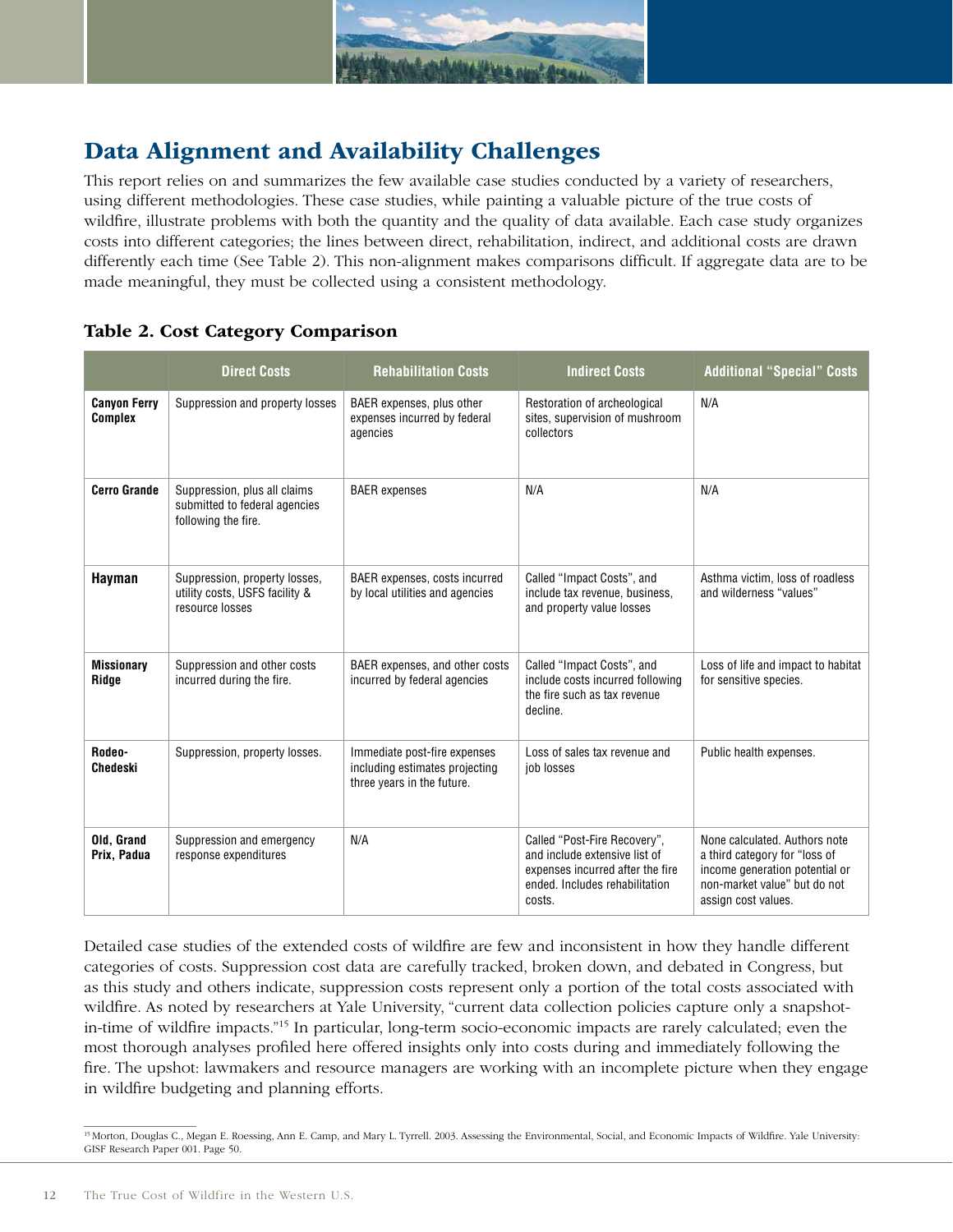

## Insufficient Emphasis on Active Management Before Fire

 Suppression funding accounts for more of the total USFS budget each year. From 2000 to 2008, suppression funding increased from 25 to 44 percent of the USFS budget.<sup>16</sup> As a result, resources are unavailable for other programs. Some of these under-funded programs include forest management efforts with the explicit goal of contributing to wildfire prevention or protection. In 2008 the total expenditures on wildfires was \$1.46 billion. This included \$260 million that was transferred from other programs and subsequently repaid via an emergency supplemental process. These important programs are being squeezed on the front end during the budgeting process and again when funds are transferred or "borrowed" in emergency situations, impacting not only agency programs but work with partners.

 Although the need to suppress fires will never vanish, "it is becoming clear, in the arid West, that long-term damage to forest watershed resources may be the most serious and perhaps ultimately the largest costs we face through time."17 As the extended costs associated with fire become more widely recognized, investments in various treatments to the forest, including thinning and "pre-suppression" activities, are nearly unanimously favored over the current reactive system that gives funding priority to suppression.<sup>18</sup>

 Hazardous Fuels Reduction is the most frequently cited example. Only 14 percent of total appropriated funds went toward this effort in Fiscal Year 2007. While no treatment can *prevent* fire, active management can improve the health and resiliency of the land, reducing fire hazard. Harvest of merchantable timber during treatment also creates economic benefits. These treatments can reduce the severity of inevitable fire, improve recovery time, and contribute to ecosystem functioning before, during, and after a blaze. Scientists agree that aggressively reducing fuels in forests that have become "out of whack" can significantly reduce the risk of catastrophic fire.<sup>19</sup> Indeed, the notion of "ecosystem resiliency" is predicated on a number of factors that contribute to overall forest health. Healthy ecosystems that experience a disturbance such as fire are more likely to recover without long-term or devastating negative effects.<sup>20</sup>

 The cost of reducing fuel loads continues to be prohibitive in locations where timber prices are low or the product itself is not marketable. However, when non-market values are considered, fuels reduction treatments are shown to be cost effective. For example, the state of Washington found that the benefits of treating medium and high risk stands exceeded costs by \$1,000-\$2,000/acre.<sup>21</sup> Following this logic, investing in healthy forests well before fire occurs is the wisest course of action. Instead of prioritizing a response to inevitable fire with costly suppression and rehabilitation efforts, funding forest health efforts will serve to minimize costs across the full spectrum of fire-associated impacts. Despite these insights, funding for hazardous fuels reduction has not kept pace with the need, and states are unable to provide adequate assistance to private landowners with forest stewardship.

 16 Statement of R. Max Peterson, F. Dale Robertson, Jack Ward Thomas Michael P. Dombeck, and Dale N. Bosworth Retired Chiefs of the Forest Service On the FY2008 Appropriation for the U.S. Forest Service. http://www.wildfirelessons.net/documents/Fire%20Funds%20Statement.doc

 17 Lynch, Dennis L. 2004. What Do Forest Fires Really Cost? *Journal of Forestry.* Sept.: 42-49.

<sup>&</sup>lt;sup>18</sup> Snider, Gary, P.J. Daugherty and D. Wood. 2006. The Irrationality of Continued Fire Suppression: An Avoided Cost Analysis of Fire Hazard Reduction Treatments Versus No  Treatment. *Journal of Forestry*. December: 431-437.

<sup>&</sup>lt;sup>19</sup> Market and Non-Market Values Associated with Fire Risk Reduction Treatments. 2003. Appendix 5 in Investigation of Alternative Strategies for Design, Layout and Administration of Fuel Removal Projects. University of Washington. Available at: http://www.ruraltech.org/pubs/reports/fuel\_removal/index.asp

<sup>20</sup> See, for example: Snider, Gary, P.J. Daugherty and D. Wood. 2006. The Irrationality of Continued Fire Suppression: An Avoided Cost Analysis of Fire Hazard Reduction Treatments Versus No Treatment. *Journal of Forestry*. December: 431-437

<sup>&</sup>lt;sup>21</sup> Hulsey and Ripley. 2006. Forest Health and Wildfires: A Net Cost Approach to a True Wildfire Protection Program. Washington State Department of Natural Resources.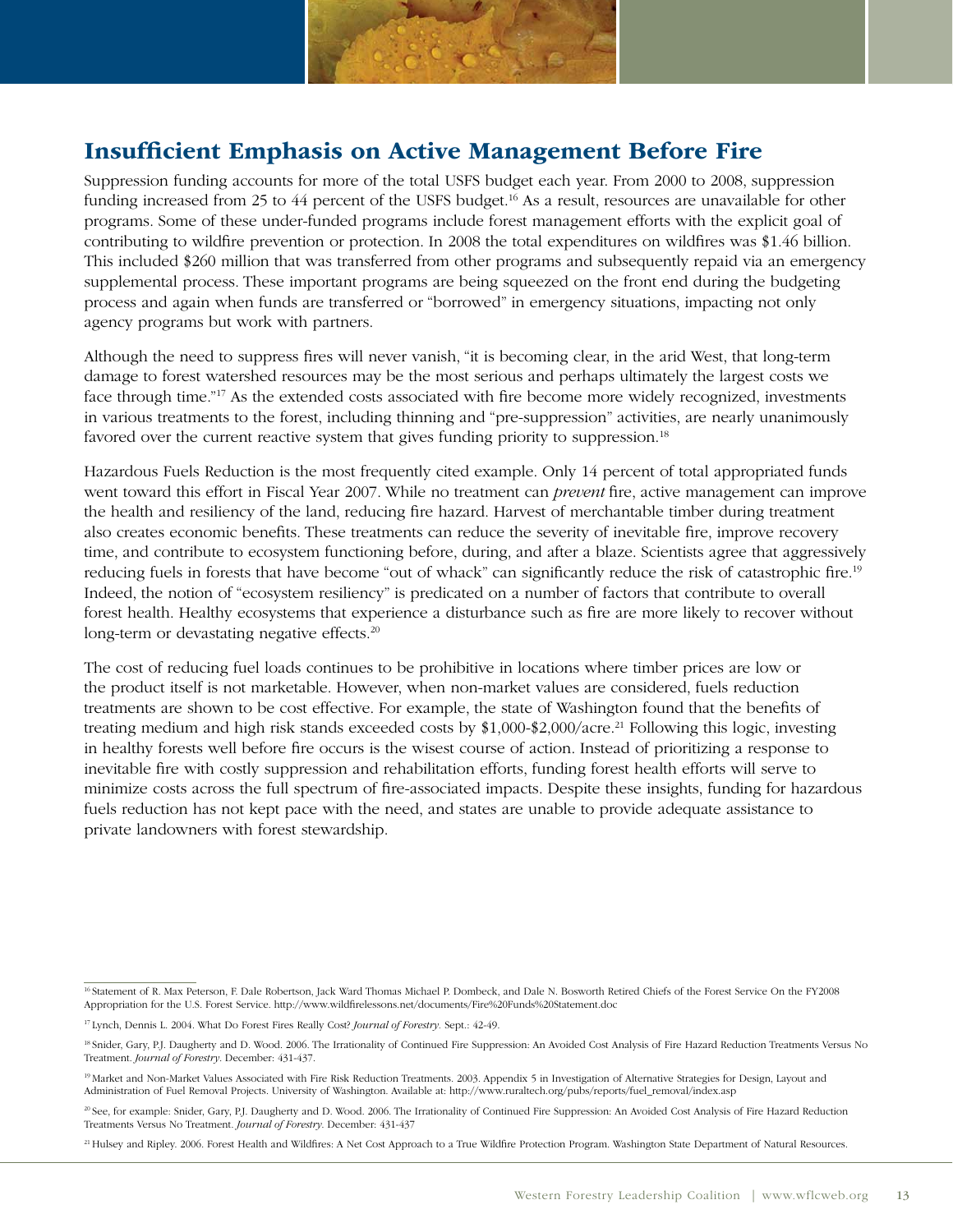

## **Conclusion**

 Fire suppression costs, while often considered synonymous with the full costs of a wildfire, are only a fraction of the true costs associated with a wildfire event. Synthesis of case studies in the report reveals a range of total wildfire costs anywhere from 2 to 30 times greater than the reported suppression costs. A more robust accounting of these costs would facilitate improvement in budgeting and planning processes at all levels of government and would lead to better understanding of the value of investing in hazardous fuels reduction and other forest management activities before a fire occurs. Strategic and targeted active management can improve the health and resiliency of the land, while reducing fire hazard and associated costs of large fires.



Conducting a prescribed burn to control hazardous fuels on the Coconino National Forest.

 Improved awareness of the complete costs of wildfire will enrich the search for sustainable solutions. The Council of Western State Foresters (CWSF) and the National Association of State Foresters (NASF), along with key partner organizations, worked together as the Partner Caucus on Fire Suppression Funding Solutions to craft a comprehensive and cost-effective solution to fund emergency wildland fire suppression separately from other suppression expenses. The President signed the Federal Land Enhancement and Management Act (FLAME) into law in October 2009. This first step towards a new budgeting framework for wildland fire suppression within the US Forest Service (USFS) and the Department of the Interior (DOI) is an important move towards realizing the 'true costs of fire' and avoiding the painful trade-off between fire mitigation and fire suppression activities.

## Recommendations

 Continued investment in active management across the landscape will contribute to a reduction in the broader costs associated with wildfire; such an approach to forest management will also increase public benefits from healthy forest ecosystems. The timeline here is critical. High, long-term fire recovery costs underscore the importance of fostering resilient ecosystems before fires occur. CWSF recommendations include:

- Implement and fully fund the FLAME Act in the upcoming years. The Act establishes a partitioned account for wildfire suppression costs associated with emergencies for both the USFS and the DOI. The Act also includes new reporting requirements for the agencies.
- budgets. Funding for this separate account must not be counted against agency budgets or be included in the 10-year rolling average of 'normal' suppression activities that are factored into the Funding for these partitioned accounts must not come at the expense of already depleted agency agencies' budgets. President missociation of Fire Homes Superinternational Association of Fire Chiefs, prior to the deadline of October 30, 2010. The first step towards a new outlet to the members are service (USES) and the suppression activ
	- - Funding for these separate accounts must not be counted against agency budgets or be included in the 10-year rolling average of 'normal' suppression activities that are factored into the agencies' budgets.
	- - Develop the Cohesive Strategy for Wildland Fire Management, required in the FLAME Act, using an intergovernmental approach with key partners such as State Foresters, related agencies and the International Association of Fire Chiefs, prior to the deadline of October 30, 2010.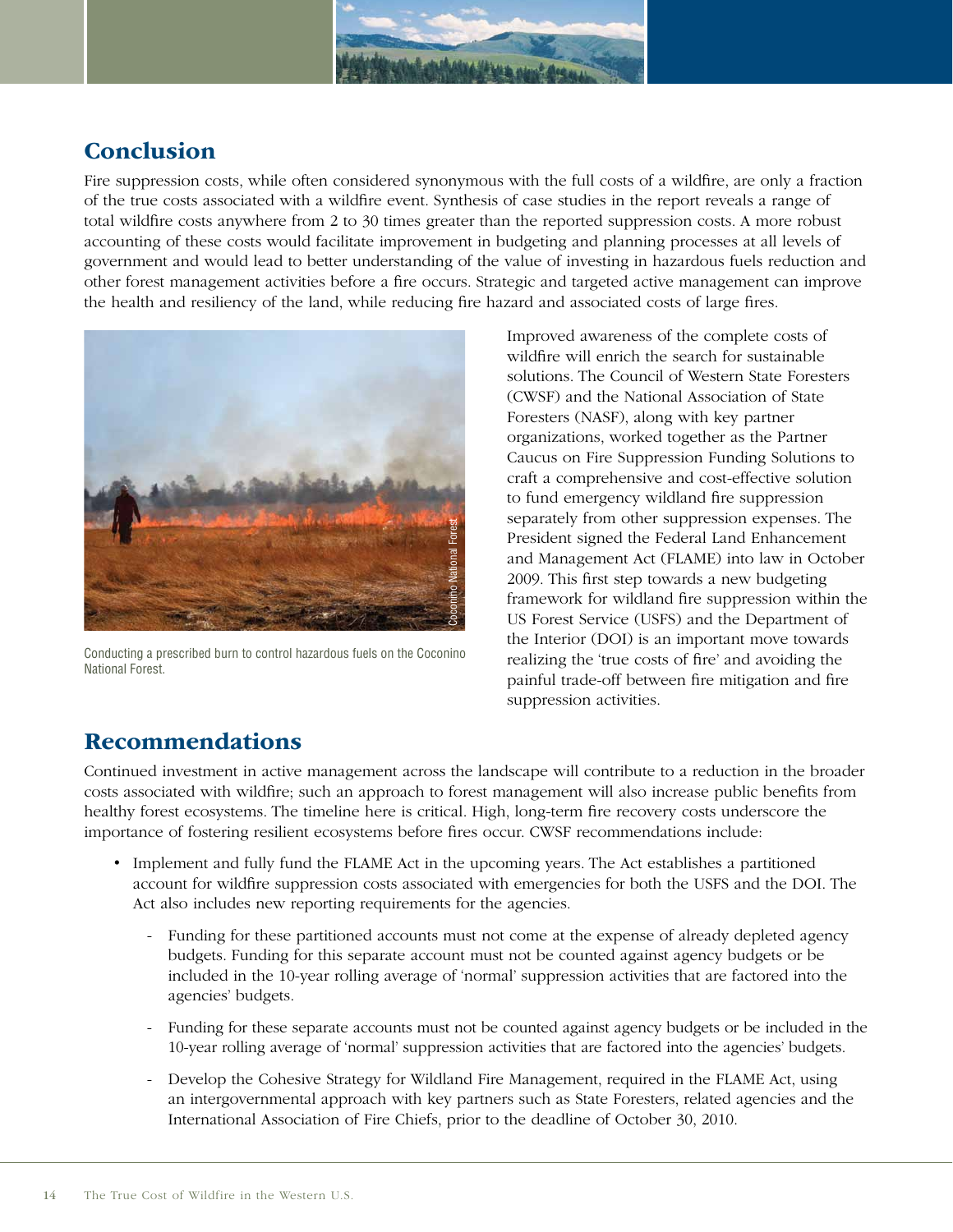

- • � Continue to invest in and utilize the West Wide Wildfire Risk Assessment, being developed by the WFLC and CWSF, to communicate the magnitude of the wildfire problem in the West and to prioritize management actions across the landscape to mitigate the risk and costs of catastrophic wildfire.
- • � Reinvest in agency programs that have been severely reduced due to increasing fire suppression costs.
- • � Invest in management activities that improve forest health. Investment in existing federal line items such as hazardous fuels reduction, State Fire Assistance, the Cooperative Forest Health Program, and the Forest Stewardship Program to name a few, will substantially improve outcomes.
- • � Support improved data collection by government agencies. Increased funding for research and development within the USFS could focus on long-standing data gaps. Improved capture of cost totals by local, state, and federal agencies will foster more effective budgeting.
- Adjust the rules that govern FEMA's budgets to account for the true costs of fire. Currently, the agency focuses almost entirely on impacts of fire to private homes. A fuller picture of the costs of fire would expand the agency's role in serving the public.